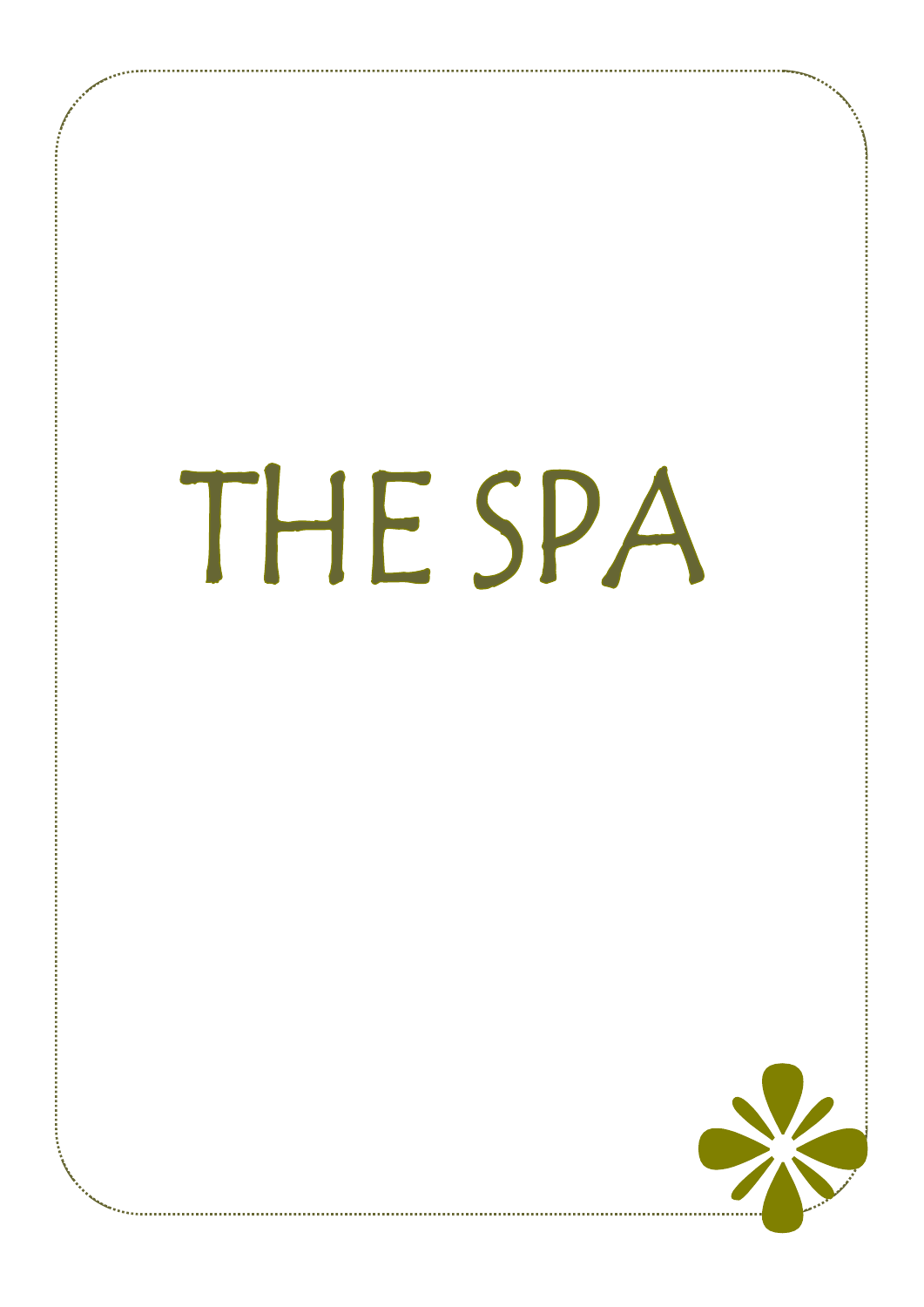# The Spa

### AT A GLANCE

Location Southern tip of Medhufushi Island close to Water Villas

Service Hours 10:00am till 08:00pm

Phone Extension 336

Our over the Water Spa Pavilion is a sanctuary for total body relaxation and spiritual rebalance.

In keeping with the simplicity of island life, our holistic Spa has been designed to fulfill the needs of today's hectic society without making any compromises when it comes to the Asian way of unwinding and sensational body enjoyment.

You may also enjoy a treatment in the open air where the sun is shining down on your body and the sound of the lagoon waves are playing with your soul.

## SPA TREATMENTS

All treatments offer a choice of our Signature Relaxing or Invigorating pure essential Oil Blends.

Our range of services are especially tailored to treat and shed all traces of fatigue and tension caused by today's busy and hectic lifestyle.

All our treatments are suitable for both ladies and gentlemen and treatments for couples are also available.

All prices are net and quoted in US\$ inclusive of 10% service charge and 8% government Tax



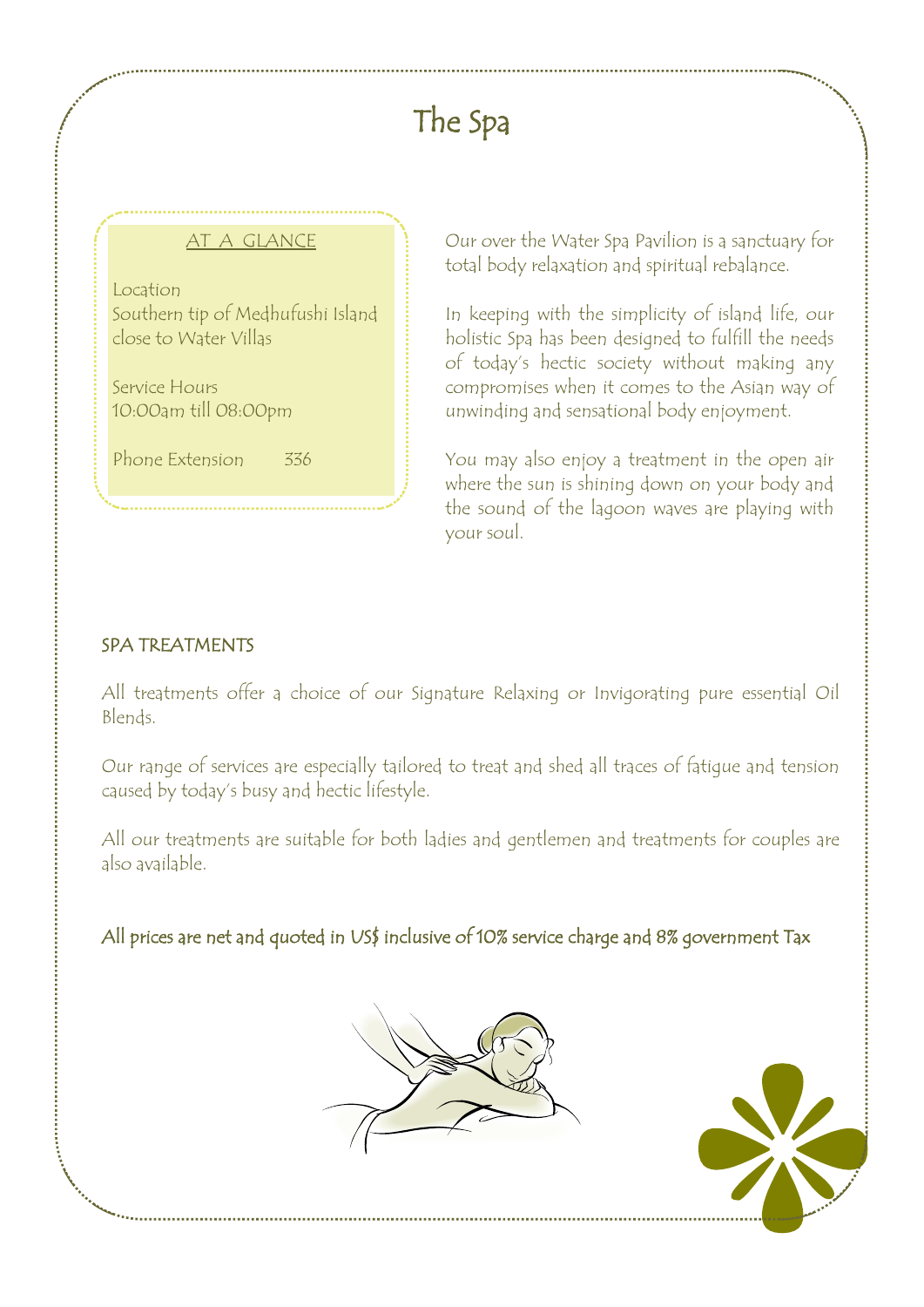## Medhufushi Spa

Conceptualized from pre-Olympian mythology, drawing from natures two great divinities,

the sun and the moon.

After her brother, Helios finishes his journey across the sky, Selene, freshly washed in the waters of the earth-circling ocean, begins her own journey.

As night falls upon the earth we are lit from the radiance of her immortal head and golden crown.

As graceful as they are powerful, the sun and the moon impress an active and fuelling force by which life exists today.

It is with this in mind that we ask you to live every moment of life as the sun rises, and as the sun sets

"celebrate your inspirations…"

We welcome you to the Medhufushi Spa and hope to impart our philosophy to you during your stay.

## Anoint\*

"a symbol to introduce a divine influence"

Such is our spa philosophy, as therapists we cannot enjoy every moment of life without believing passionately in everything we do.

> It is with this in mind that we welcome you to immerse your feet in rose scented water and take pleasure in our signature welcome massage.

This is our complimentary gift to you with selected Medhufushi Spa treatments.

\*anoint is a complimentary ritual specific to nominated treatments & packages

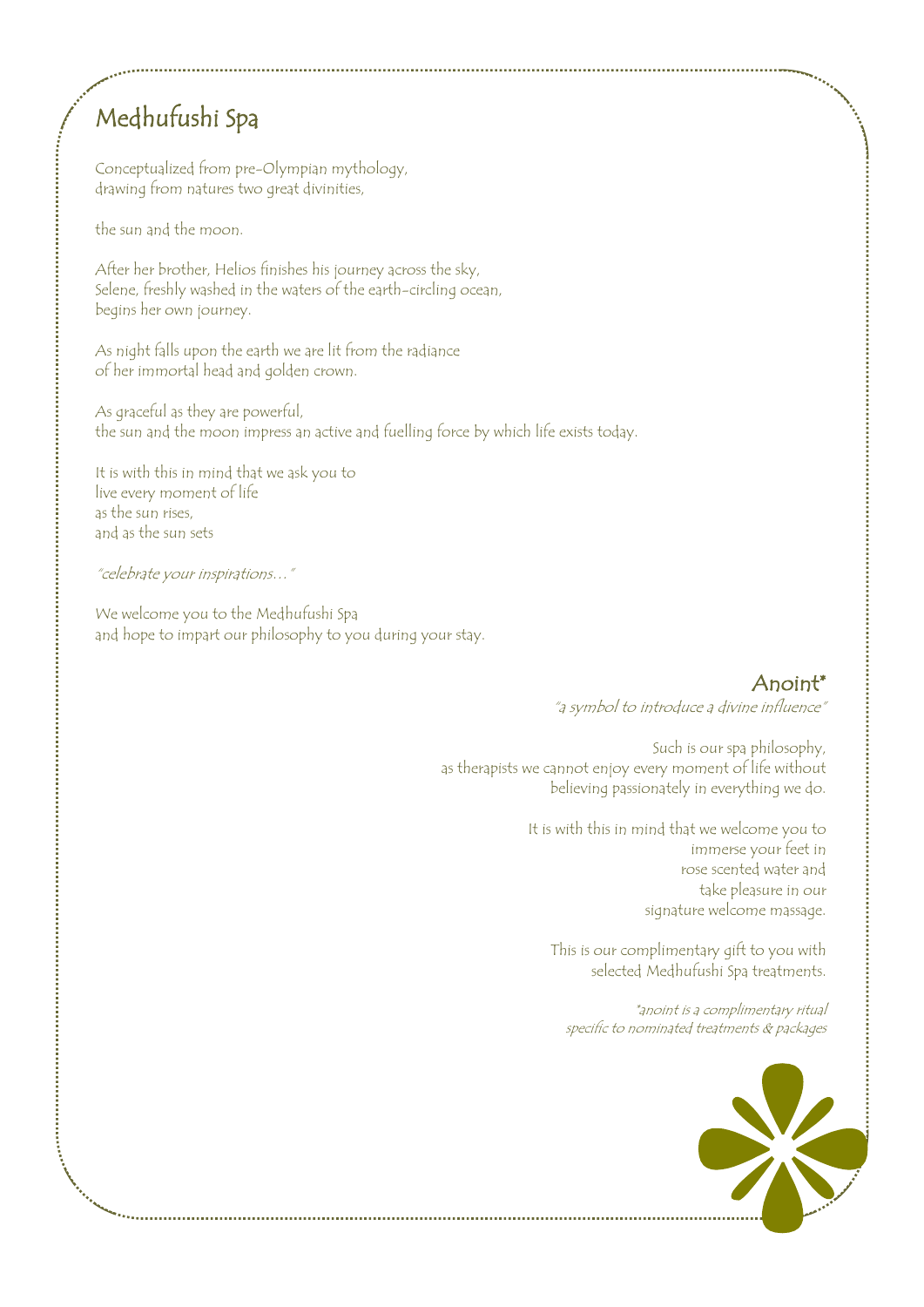## Massage

#### Medhufushi Fusion**\*** Duet**\***

A blend of five world massages, A synchronized four hand massage this signature treatment will promote good health destined to soothe your soul with its by stimulating the body's energy flow. rhythmic technique and uplifting scent. MEDIUM MEDIUM 90 minutes 60 minutes \$117.61 \$148.50

#### Maldivian Sand Massage\* Knowledge of Life<sup>\*</sup>

massage incorporates pure white sand to harmonizes the body's rhythm with nature exfoliate and nourish tired skin. <br>by massaging the intersections of our vital Applied in firm rhythmic strokes life force. Combined with Shirodhara and this is a uniquely beautiful massage. This is a uniquely beautiful massage. FIRM MEDIUM 60 minutes 120 minutes  $$190.08$ 

 $\mathcal{L}_{\mathcal{L}_{\mathcal{L}_{\mathcal{L}_{\mathcal{L}_{\mathcal{L}_{\mathcal{L}_{\mathcal{L}_{\mathcal{L}}}}}}}}(\mathcal{L}_{\mathcal{L}_{\mathcal{L}_{\mathcal{L}_{\mathcal{L}}}}(\mathcal{L}_{\mathcal{L}_{\mathcal{L}_{\mathcal{L}_{\mathcal{L}}}}})}(\mathcal{L}_{\mathcal{L}_{\mathcal{L}_{\mathcal{L}_{\mathcal{L}_{\mathcal{L}}}}}}(\mathcal{L}_{\mathcal{L}_{\mathcal{L}_{\mathcal{L}_{\mathcal{L}}}}})}(\mathcal{L}_{\mathcal{L}_{\mathcal{L}_{\mathcal{L}_{\mathcal{$ 

A specialized massage using This sensory massage focuses on inducing a deep relaxation and the second section of the second space inducing a deep relaxation while still focusing on areas of concern. with a choice of aromatic oils to ALL PRESSURE THE RESOURCE RELATIONS TO PERMIT THE RELATIONS TO PARTICLE AND RELATIONS TO PARTICLE AND RELATIONS 90 minutes SOFT \$136.62 60 minutes 90 minutes

A rhythmic massage combining a state of the A jet lag dream, this foot to knee long strokes and palm pressure to relieve tension, massage incorporates reflexology and shiatsu improve blood flow, ease stress and calm the mind. to balance the body and increase circulation. A deeply relaxing path to health and harmony. FIRM FIRM 60 minutes 90 minutes 60 minutes

\$89.10 \$117.61 \$117.61 \$10.10

A deep tissue massage focusing on A specialized massage enhanced the tension areas of the body with warmed oil to relieve tension. including back, neck and shoulders Only available for woman in their to dissipate any muscular tension. The second and third trimester. FIRM SOFT SERVICES IN THE SOFT SOFT SERVICES IN THE SOFT SERVICES IN THE SOFT SERVICES IN THE SOFT SERVICES IN 30 minutes 60 minutes \$53.46 \$100.98

Drawn from the Maldivian sand treatment this Ayurveda, the ancient healing system of India

#### Hot Stone**\*** Classic Aromatherapy**\***

heated basalt stones and stores swedish techniques promising to ease you  $$89.10$   $$117.61$ 

#### Balinese\* Leg revival**\***

#### Back Therapy Earth Mother**\***

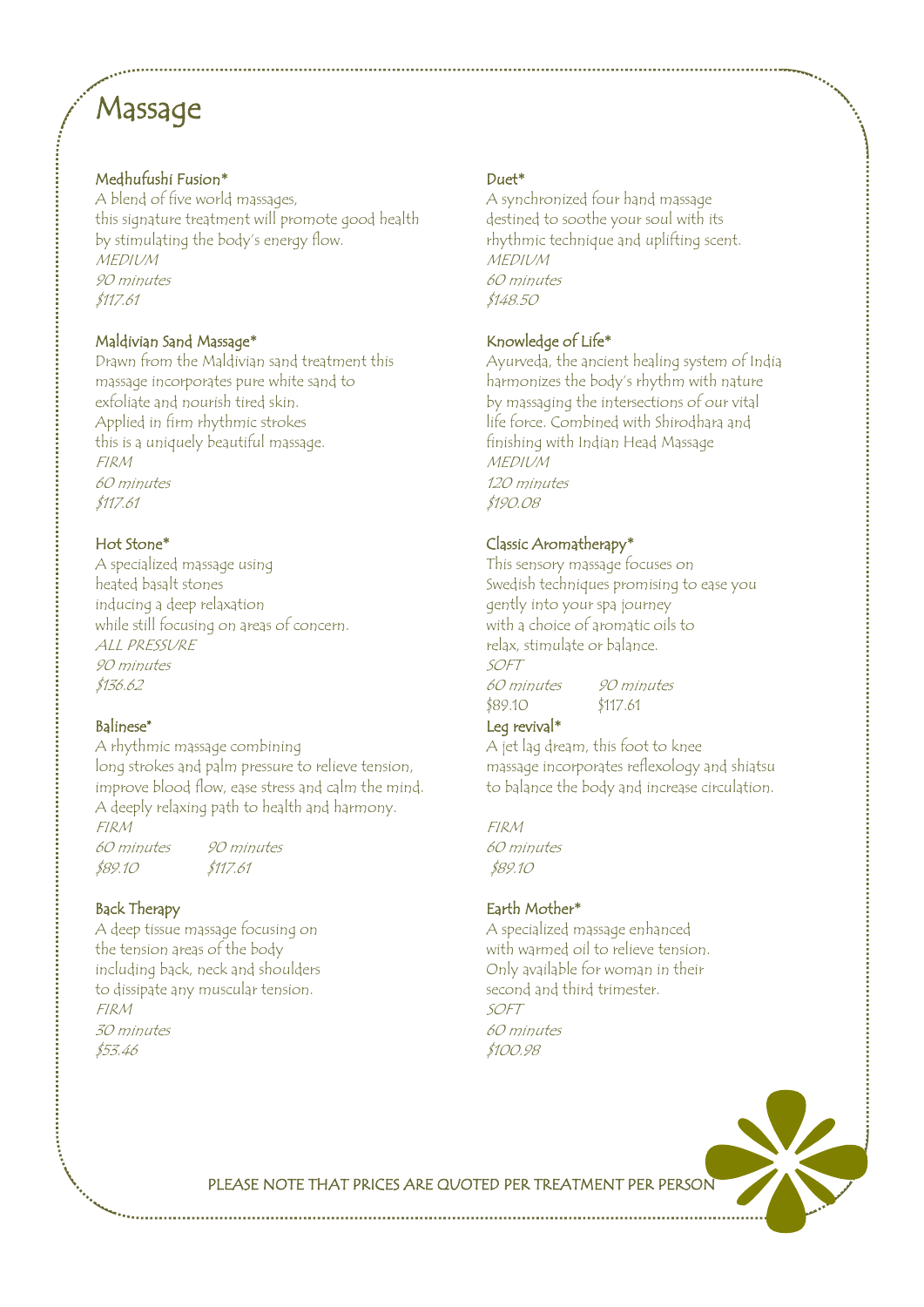## Herbal Heat

#### Udhhvarthanam

"to raise or elevate"

Designed to induce perspiration, initiate weight loss, improve skin complexion and better the mobility of body joints. A fine medicated powder is applied over the body before being infused deep into the skin through a vigorous massage. 90 minutes \$148.50

Navarakizhi "enhancing movement"

Highly effective in enhancing strength, vitality and muscular aches. This treatment has been used for thousands of years combining medicated rice poultices and warmed herbal oils before being applied to the body. 90 minutes \$148.50

#### Vatakazhi

"herbal pain relief"

A therapeutic bundle of herbs, selected for their ability to reduce aches and pains from arthritis, rheumatic joint pain, swelling and sprains, are soaked in warm herbal oils and applied over the body concentrating heat in areas of concern. 90 minutes \$148.50

## The Artist\*

"a person whose creative work shows sensitivity and imagination"

The Medhufushi Spa encourages you to create your own spa experience.

Our spa host will assist you to tailor make a unique journey specific to your instruction.

#### Glow Body Polish 30 minutes

Infuse Body Cocoon 30 minutes

Immerse Herbal Bath 30 minutes

Rejuvenate Facial 75 or 90 minutes

Relax Massage 30, 60 or 90 minutes

Hair Spa Hair Treatment 60 or 75 minutes

**Beautify** Hand & Feet Therapy 30, 60 or 90 minutes

3 hours 4 hours 5 hours \$279.18 \$356.40 \$427.68

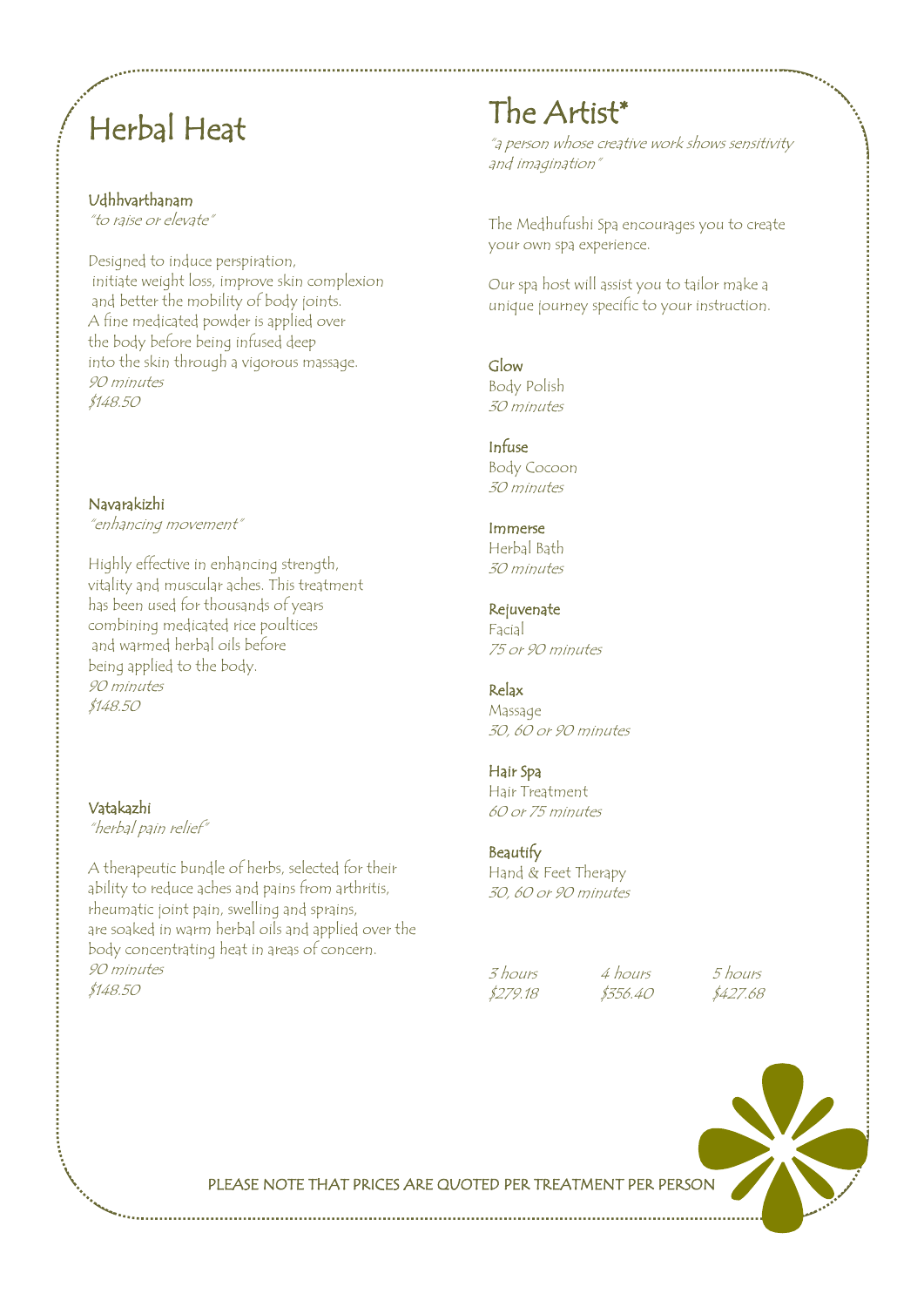## Purify\* "uplift, stimulate & detoxify"

#### Glow

Polish away impurities with coconut, mint & calendula.

#### Infuse

Detoxify as you are enveloped in magnetic clay wrap brimming with green tea extracts.

#### Immerse

Steep in herbal waters infused with aromatic spices.

#### Relax

Balinese Massage A rhythmic massage combining long strokes and palm pressure to relieve tension, improve blood flow, ease stress and calm the mind. A deeply relaxing path to health and harmony.

2.5 hours \$213.84

## Nourish\*

"relax, hydrate & renew"

#### Glow

Reveal silky skin with lavender & rose.

#### Infuse

Hydrate and relax as you are encompassed in rose geranium, rosemary and neem.

#### Immerse

Plunge into a deluxe combination of black pearl, aloe vera, seaweed, lavender & patchouli.

#### Rejuvenate

This treatment introduces the latest proveneffective anti-ageing discovery specifically formulated for the mature skin type. This rejuvenating facial rich with Ginseng extract, Sweet almond oil, Green tea extract, and Rosemary essential oil replenishes the skin while counteracting the signs of ageing.

3 hours \$279.18

## Calm\*

"soothe, compose & rejuvenate"

#### Glow

Gently smooth delicate skin with sandalwood & hibiscus.

#### Infuse

Heal sensitivity as you are engulfed in a lavender & rosemary veil.

#### Immerse

Steep in soothing lavender & rose waters.

#### Cool

Deep cleansing and nourishing, this facial shows a marked improvement in hyper pigmentation and sensitivity.

3 hours \$279.18

# Goddess of Fertility\*

specialised therapies united together to protect, relax and nurture the mother to be

#### Relax

Earth mother. A specialised massage enhanced with warmed oil to relieve tension.

#### Hair Spa

A traditional scalp & hair treatment used herbalised oils and therapeutic touch.

#### Renew

Refine tired hands and feet with an express manicure & pedicure. Refresh nails & cuticles and add a vibrant splash of colour.

3 hours \$279.18 only available for ladies in their second and third trimester.

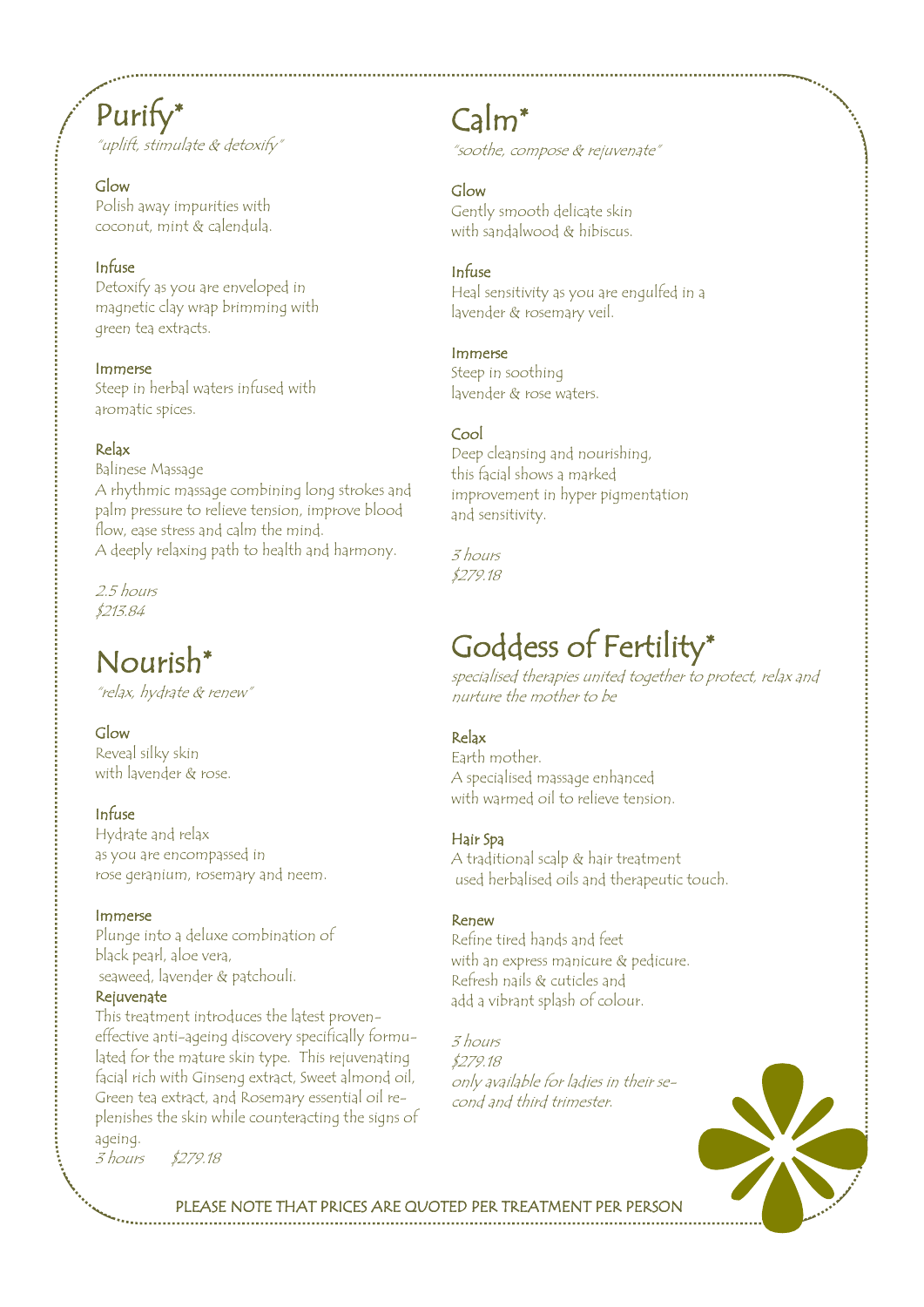# The Gentleman\*

…. the modern mans spa journey

#### Glow

Buff away impurities and brighten the skin with Arabica coffee & vanilla.

#### Herbal Heat

"enhancing movement"

Highly effective in enhancing strength, vitality and muscular aches. This treatment has been used for thousands of years combining medicated rice poultices

and warmed herbal oils before being applied to the body.

#### Immerse

Soak in warm waters and revive the tired soul as cinnamon and orange lighten the air.

#### Relax

Back Therapy A deep tissue massage focusing on the tension areas of the body including back, neck and shoulders to dissipate any muscular tension.

3 hours \$255.42

## Romantic Rendezvous\*

love for a lifetime ….

#### Relax

This sensory massage focuses on Swedish techniques promising to ease you gently into your spa journey with a choice of aromatic oils to relax, stimulate or balance.

#### Balance

This thorough facial is specialized and tailored to treat dry, dehydrated and devitalized skin as it is rich in natural ingredients like Aloe Vera and Avocado.

#### Immerse

In tranquil waters with aromatic lavender & rose.

Indulge In a glass of sparkling wine

3 hours \$261.36 per person two persons minimum

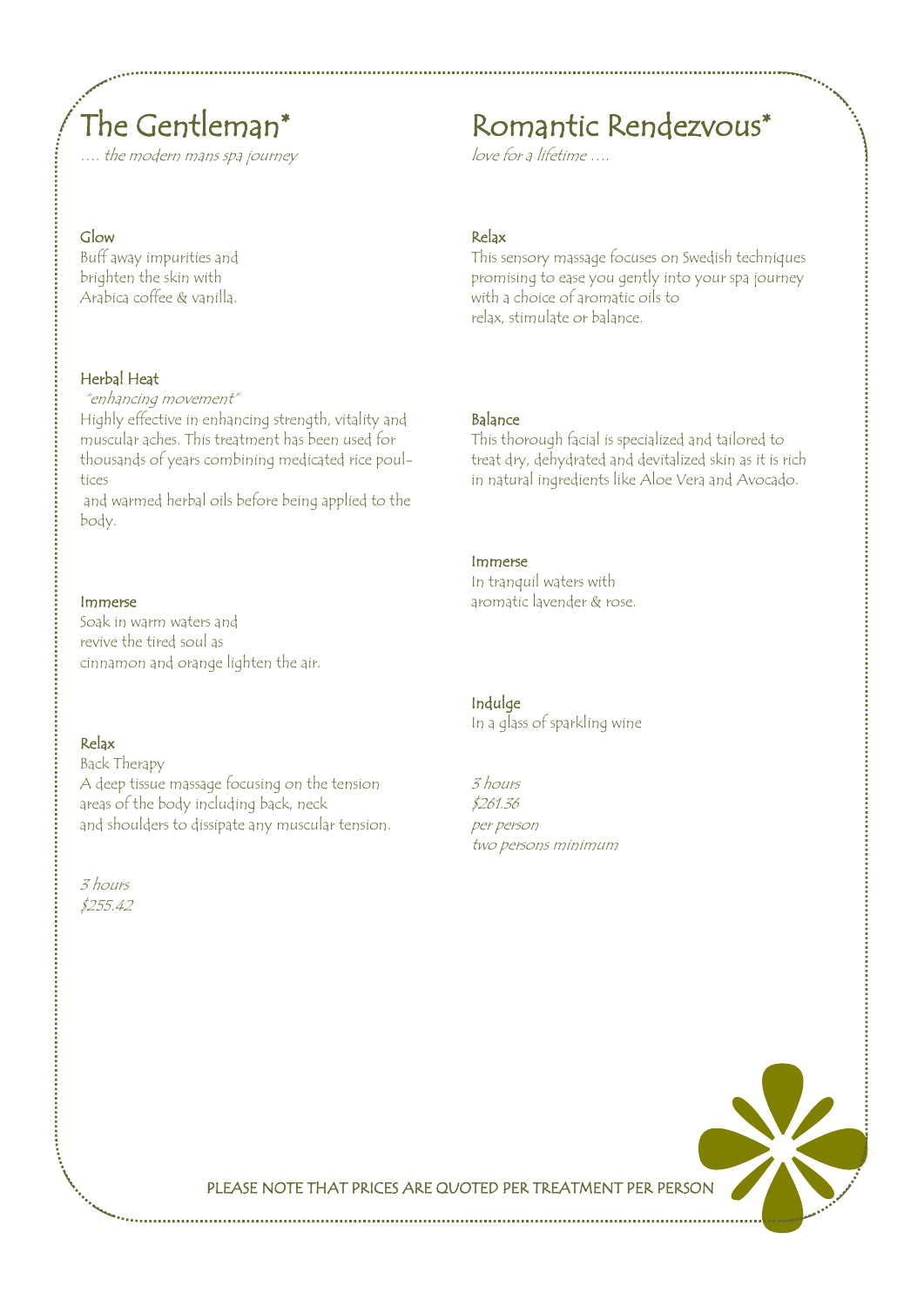# Natural Order\*

Raw ingredients to enhance the spa journey

#### Calm

With a healing lavender body wash.

#### Glow

With hand refined Medhufushi Coconut to exfoliate and nourish.

#### Relax

A blend of five massages, this signature treatment will promote good health by stimulating the body's energy flow.

#### Rejuvenate

Your skin with a facial treatment that takes you back to nature. Your therapist will select from fresh ingredients including tomatoes, carrots, cucumber, green tea, pineapples and limes, and customize it to your skins needs.

3 hours \$255.42

# Sunburn Soother\*

"cool, heal and relieve"

Calm With a healing lavender body wash.

#### Infuse

.

While you are enveloped in an active & cooling mask rich in soothing aloe vera & mineral laden seaweed.

#### Immerse

In a cool bath with repairing rose and lavender.

#### Relax

With a marma point massage applied with a healing oil to calm the sting of sunburn.

2 hours \$172.26

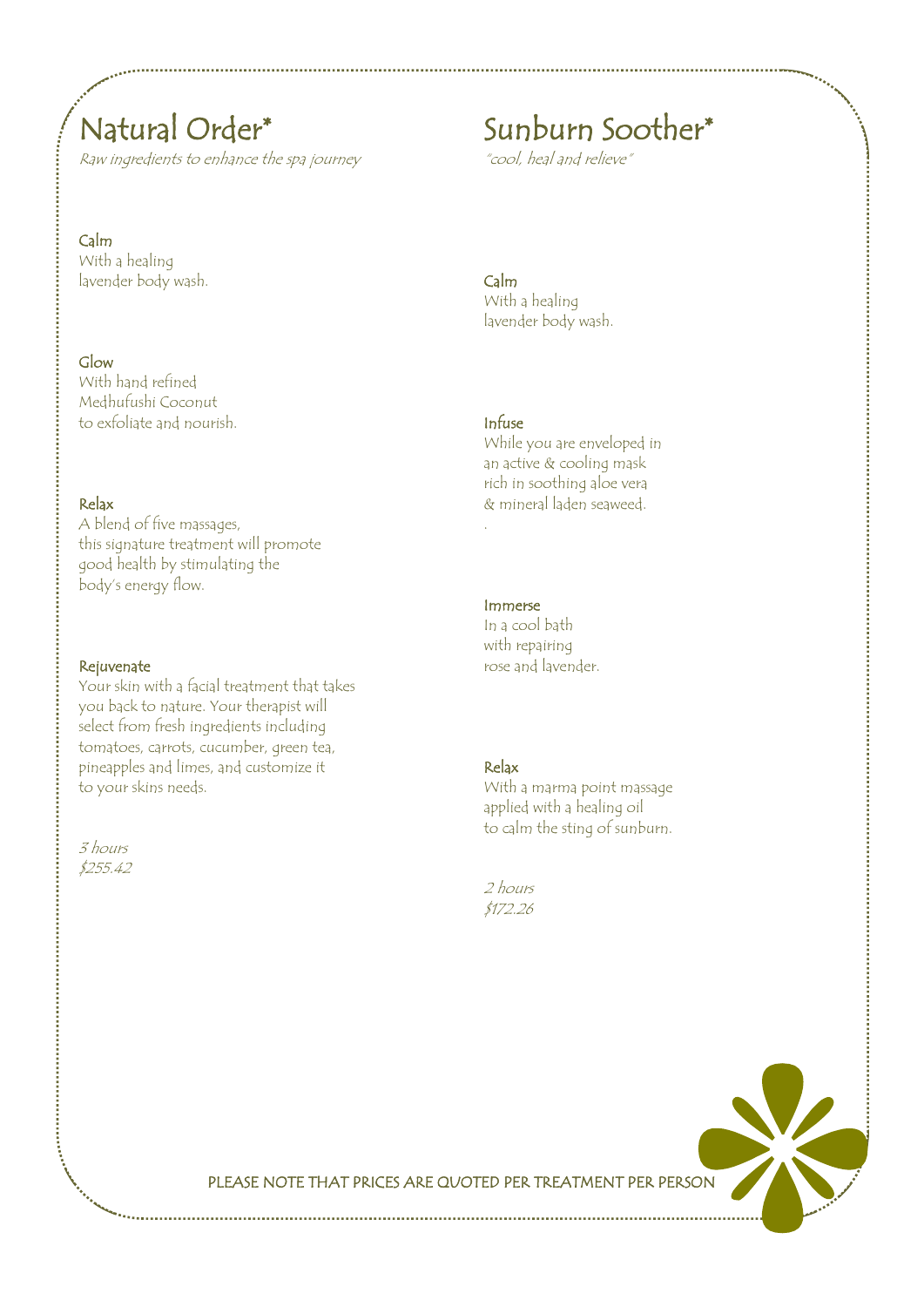## Facials

A therapeutic deep cleansing facial designed for the specification of your skin type. It consists of natural ingredients to treat the skin at the deepest level. Specialized Balinese massage movements help oxygenated your skin whilst bringing relaxation to your body and mind.

#### Rehydrating

A thorough, irreplaceable deep cleansing treatment that will eliminate blackheads and congestion, leaving the skin feeling refreshed and rehydrated. This Rehydrating facial contains cucumber, geranium and Lavender extract. Cucumber extracts help to hydrate the skin and improves the complexion which is absorbed easily by the skin. Whilst Geranium extract reduces inflammation, encourages circulation and tightens the skin and Lavender extract helps to calm the skin and it reduces the signs of scaring and acne. This facial is recommended for normal to oily skin types.

#### 60 minutes \$95

#### Soothing

Sensitive skin requires special care, specialized ingredients and subtle techniques. This gentle treatment mildly cleanses and exfoliates, while decongesting, diffusing redness and calming irritation. Jojoba oil is very effective in preventing and treating infection of the skin, it cleans and moisturizes the skin. Chamomile's extract have been used since ancient times for its calming and anti-inflammatory properties for skin treatments while camellia improves the elasticity, moisturizes and softens the skin. It is a transdermal carrier of cell rebuilding nutrients and bioactive compounds which repairs damage caused by dryness, sun exposure and aging.

#### 60 minutes \$100

#### Rejuvenating

This treatment introduces the latest proven-effective anti-ageing discovery specifically formulated for the mature skin type. This rejuvenating facial rich with Ginseng extract, Sweet almond oil, Green tea extract, and Rosemary essential oil replenishes the skin while counteracting the signs of ageing. It also, relaxes wrinkles, increases hydration and skin's suppleness. The papaya enzyme in this treatment will break down inactive proteins and eliminates dead skin cells to help the skin glow. The bromelain extract softens the skin whilst the Rosemary extract naturally strengthens the capillaries and helps to slow the effects of ageing.

#### 60 minutes \$ 113

#### Deep moisturizing

This thorough facial is specialized and tailored to treat dry, dehydrated and devitalized skin as it is rich in natural ingredients like Aloe Vera and Avocado. Aloe Vera contains a plethora of antioxidants including, beta carotene, vitamin C and E that can help improve the skin's natural firmness and keep the skin hydrated. Avocado helps to remove dead skin cells. This treatment moisturizes the skin without giving it a greasy feel. It is therefore perfect for any skin type. The fruit oils can be easily be absorbed by the skin, It penetrates deep into the layers of the skin and restores nutrients. In turn, this helps stimulate growth of new skin cells.

#### 60 minutes \$113



PLEASE NOTE THAT PRICES ARE QUOTED PER TREATMENT PER PERSON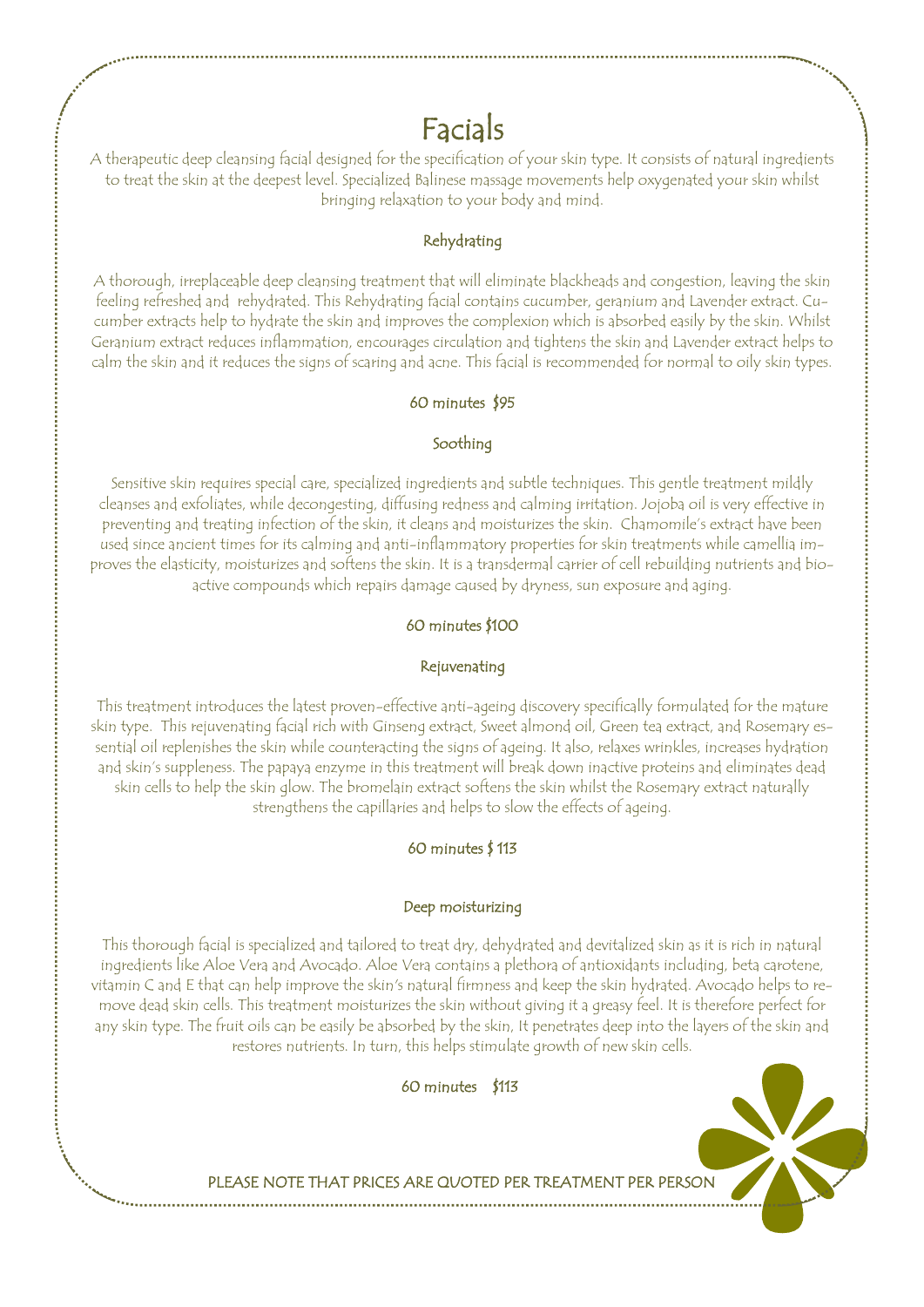## Hands & Feet

#### Absolute

"perfect, complete or pure" 90 minutes

Exfoliation Exfoliation Mask Mask Massage Massage Massage Buff & polish Buff & polish \$124.74 \$124.74

#### Deluxe

"rich in quality" 60 minutes

Exfoliation Exfoliation Massage Massage Buff & polish Buff & polish \$95.04 \$95.04

#### Express

"rapid" 30 minutes

## Feet Hands Buff & polish Buff & polish \$59.40 \$59.40

#### Essentials

"vitally necessary" Waxing & tinting available

#### Feet Hands

Nail & cuticle repair Nail & cuticle repair

Feet Hands Nail & cuticle repair Nail & cuticle repair

Nail & cuticle repair Nail & cuticle repair



PLEASE NOTE THAT PRICES ARE QUOTED PER TREATMENT PER PERSON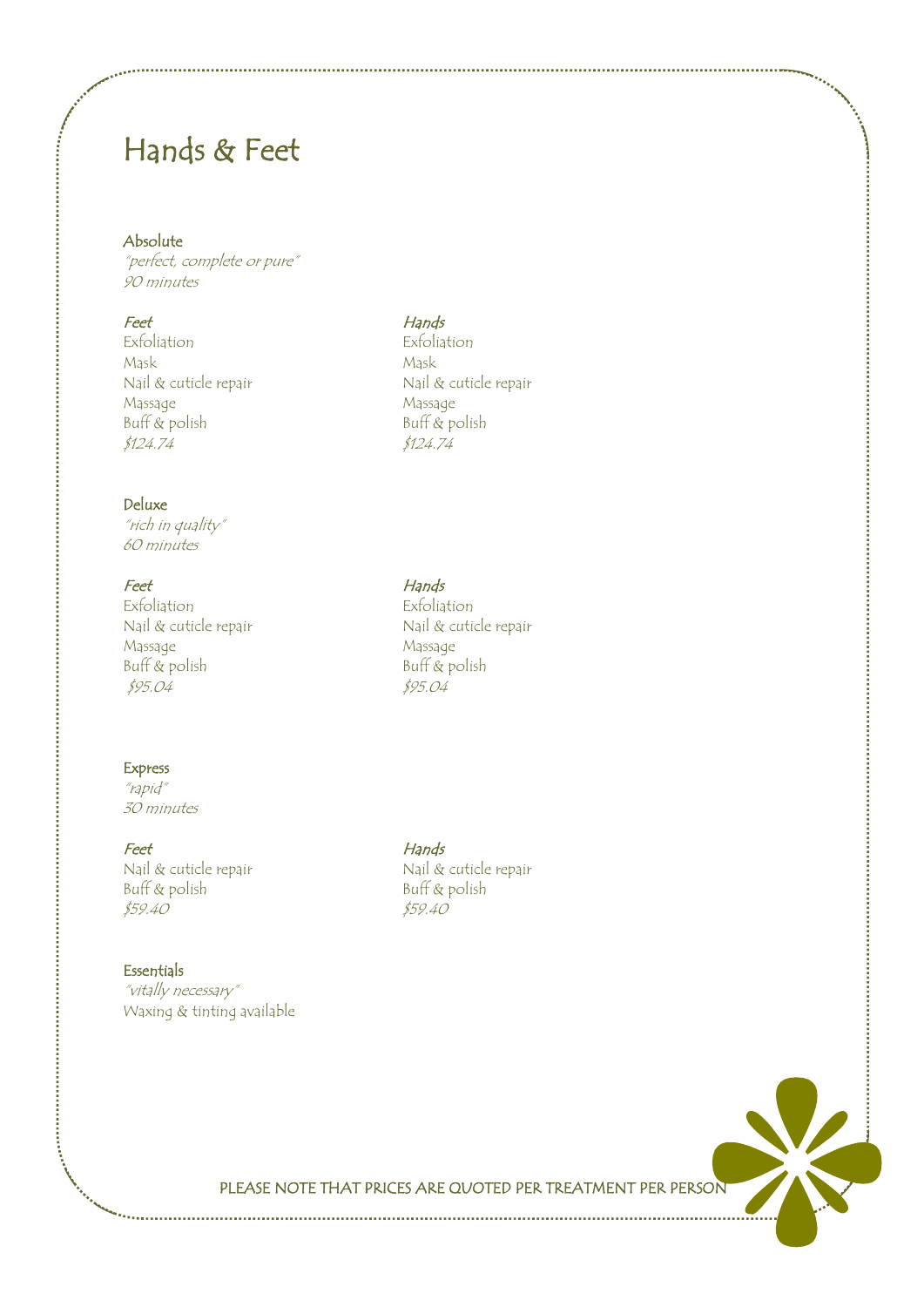# Hair Spa Rituals

In true Ayurvedic tradition, hair is lavishly massaged with nourishing oils infused with precious herbs.

High in anti-oxidant properties this opulent ritual assists in calming the mind while nourishing and strengthening hair to a lustrous shine.

Herbal Scalp Massage\* A traditional scalp & hair treatment used herbalised oils and therapeutic touch. 60 minutes  $\frac{1}{2}$ \$95.04

Hair Rejuvenation\* A decadent combination of massage and mask to balance, nourish and strengthen making hair more resilient to environmental and chemical pollutants. 75 minutes \$124.74

## Natural Facial

Medhufushi's signature facial that takes you back to nature. We will use only natural ingredient with no harmful relying on nature life-force to deliver a vitamin and mineral to your skin 60 minute \$ 89.10

# Element of Spa

"a touch of serenity……"

Be spoilt on the spa express with a selection of effective therapies

Choose from the list below:

Back Massage A deep tissue massage focusing on the tension areas of the back.

Refresher Facial A skin boost with nature's nectars to Cleanse and revive.

Reflexology Pressure point foot massage to stimulate body balance.

Indian Head Massage Pressure point therapy to reduce tension in the scalp, head & shoulders.

Manicure file & polish.

Pedicure file & polish.

2 x 30 minute treatments\$100.98 3 x 30 minute treatments \$148.50 4 x 30 minute treatments\$190.08